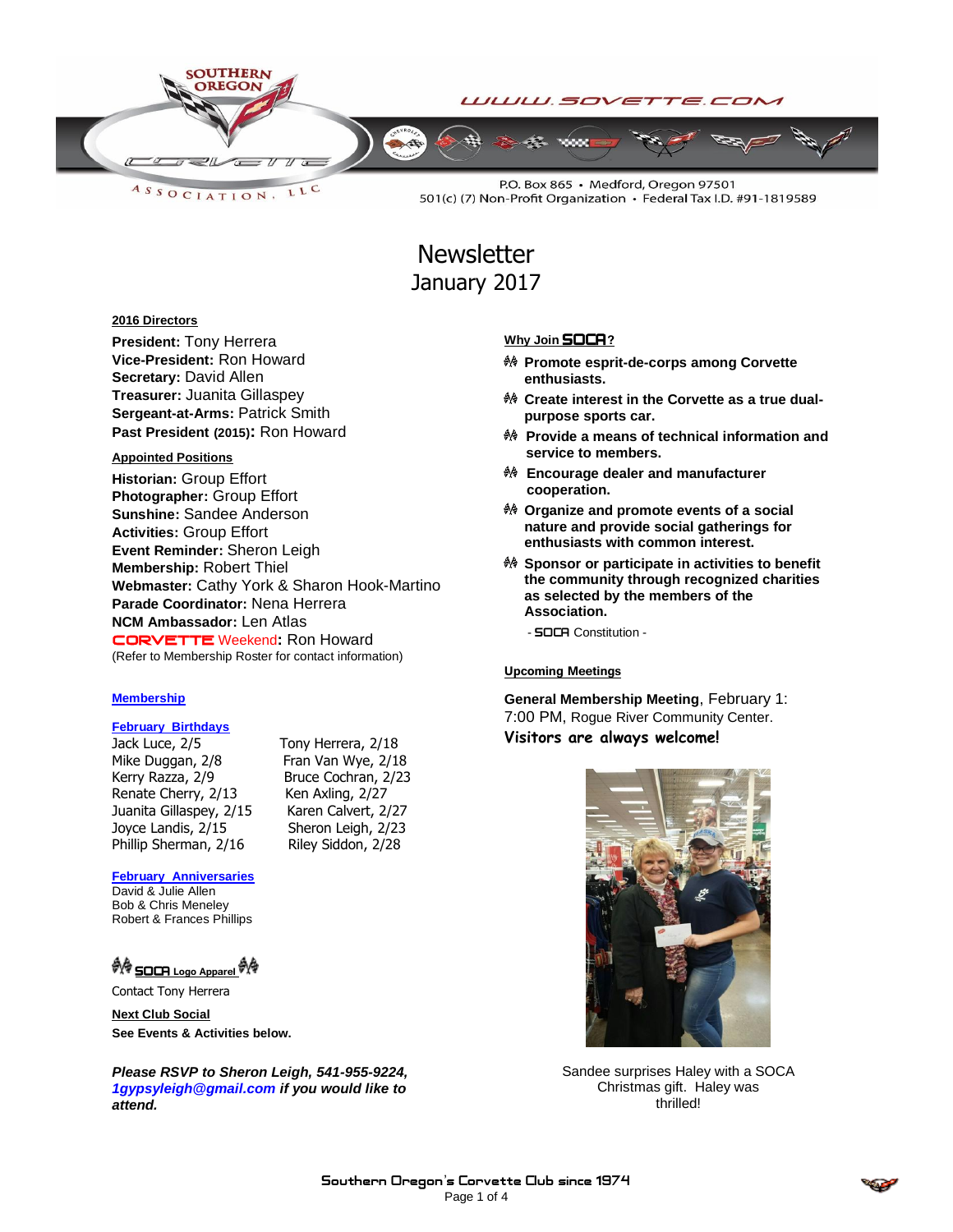### Events & Activities

January 21 – Kaleidoscope Pizzeria & Pub. 3084 Crater Lake Hwy, Medford. 5:30 P.M. show up time.

February 1 – SOCA General Membership Meeting, 7:00 P.M., Rogue River Community Center, Rogue River.

February 18 – SOCA Social. Details TBD

March 1 – SOCA General Membership Meeting, 7:00 P.M., Rogue River Community Center, Rogue River

March 12 – Daylight Savings Time Begins!

March 18 – SOCA Social. Details TBD

March 20 – First day of Spring.......GET THE CARS READY!!!!!!!

April 5 – SOCA General Membership Meeting, 7:00 P.M., Rogue River Community Center, Rogue River

April 8 – Pear Blossom Parade. Details TBA.

April 14 – 16, Medford Rod & Custom Show. Jackson County Fairgrounds. \$10 adults, \$8 seniors and kids.

April 16 – Easter Sunday

May 3 – SOCA General Membership Meeting, 7:00 P.M., Rogue River Community Center, Rogue River

May 14 – Mother's Day.

May 20 – SOCA Social. Details TBD

May 29 – Memorial Day

June 7- SOCA General Membership Meeting, 7:00 P.M., Rogue River Community Center, Rogue River

June 18 – Father's Day, June 21 – Summer Begins!

June 24 – Rooster Crow Parade, Rogue River. Details TBA

OTHER EVENTS: July 4 - Eagle Point Parade, July 15 – Rocky Point Parade, Sept. 16 – Lake of the Woods Car Show & December – Grants Pass Christmas Parade. Details TBD

> For additional events, information and links, go to the S.O.C.A. website Events Page <http://www.sovette.com/default.asp?pg=activities>

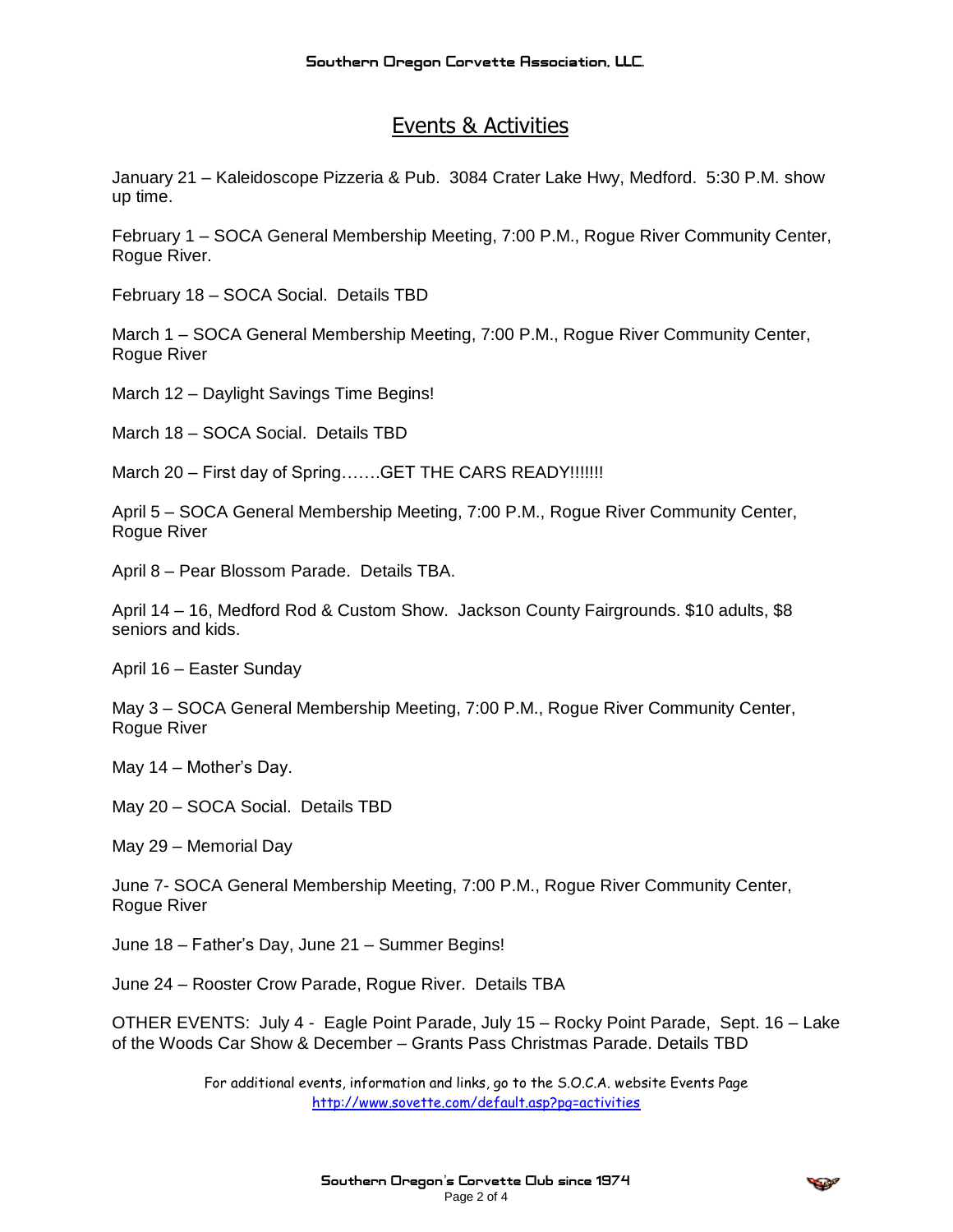Techin & Toolin

# **Warming up your Corvette in the Winter**



**To prepare for cold weather driving, you've already mounted a set of [winter](http://corvettes.about.com/od/partsservice/tp/Whats-the-best-winter-tire-for-a-Corvette-Stingray.htm)  [tires](http://corvettes.about.com/od/partsservice/tp/Whats-the-best-winter-tire-for-a-Corvette-Stingray.htm) and swapped your short-sleeved shirt for a pair of warm driving gloves. But do you also need to change your pre-drive procedure?**

**When wondering how long to warm up your [Corvette engine](http://corvettes.about.com/od/history/tp/5-Reasons-Corvettes-Engine-Won-a-WardsAuto-Award.htm) in the winter, the question should be broken down into two categories:**

- **How long does the engine need to idle before you drive it?**
- **Besides the engine, what other factors should you consider?**

## **Warming up a Carbureted Corvette**

**GM small block 283. It uses dual 4-barrel carburetors to make its horsepower numbers**

**The amount of time your Corvette's engine needs to warm up in the winter depends on whether your car is carbureted or fuel injected.**

**time to warm up, especially in the winter. The reason has to do with how the carburetor (or than one) sets its air-fuel mixture for different engine temperatures. Carburetors use a mechanical process to make these adjustments.**



**When starting a cold engine, a manual choke valve or an automatic spring cuts down the amount of air fed into the engine, creating a richer mixture. As the engine warms, the choke valve slowly opens to increase the amount of air. Start driving too soon and your Corvette may sputter or stall because it isn't getting the right balance of air and gasoline.**

**By letting your carbureted Corvette idle for several minutes first, you allow the engine time to approach optimum temperatures. For most conditions, your Corvette should be warmed up and ready to go after a couple minutes during the summer, and between 5 to 10 minutes in colder weather. In subzero temperatures, this may take between 10 and 15 minutes (though I'm not sure many Corvette owners will be driving in such arctic weather).**

**If you are using non-synthetic oils and lubricants, it's also beneficial to wait a few minutes for the fluids to warm up and lubricate your car's moving parts before you drive.**